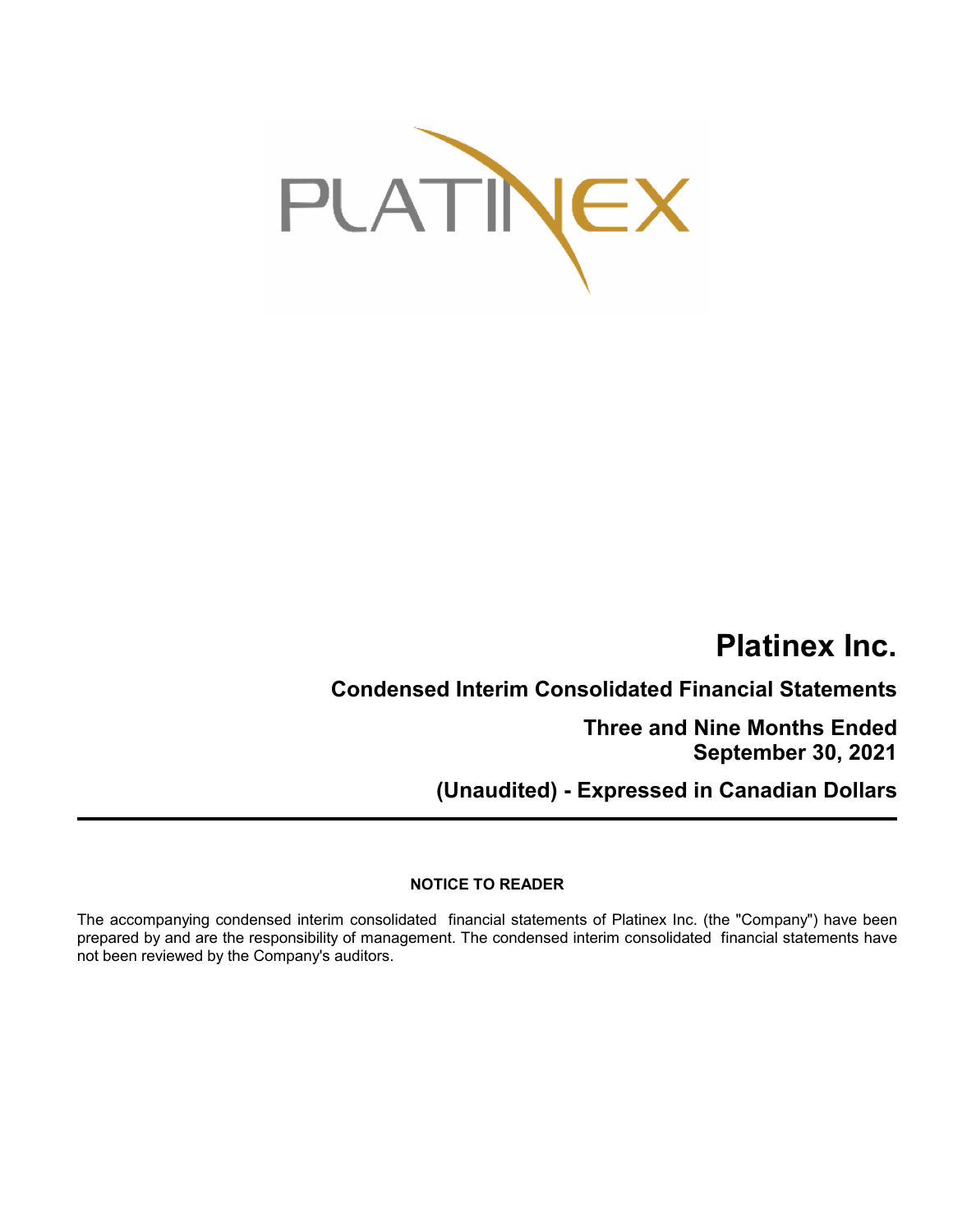## **Platinex Inc.**

| <b>Condensed Interim Consolidated Statements of Financial Position</b> |                                             |  |  |  |
|------------------------------------------------------------------------|---------------------------------------------|--|--|--|
|                                                                        | (Unaudited) - Expressed in Canadian Dollars |  |  |  |

|                                                                                                                                                | As at<br>September 30,<br>2021                         |                           | As at<br>December 31,<br>2020                          |  |  |
|------------------------------------------------------------------------------------------------------------------------------------------------|--------------------------------------------------------|---------------------------|--------------------------------------------------------|--|--|
| <b>ASSETS</b>                                                                                                                                  |                                                        |                           |                                                        |  |  |
| <b>Current assets</b><br>Cash<br><b>HST</b> receivable<br>Prepaid expenses                                                                     | \$<br>199,102<br>26,306<br>20,244                      | \$                        | 1,393,872<br>30,327<br>84,741                          |  |  |
| <b>Total current assets</b>                                                                                                                    | 245,652                                                |                           | 1,508,940                                              |  |  |
| <b>Non-current assets</b><br>Exploration and evaluation assets (note 3)<br>Equipment                                                           | 2,092,997<br>137                                       |                           | 1,173,540<br>549                                       |  |  |
| <b>Total non-current assets</b>                                                                                                                | 2,093,134                                              |                           | 1,174,089                                              |  |  |
| <b>Total assets</b>                                                                                                                            | \$<br>2,338,786                                        | $\boldsymbol{\mathsf{s}}$ | 2,683,029                                              |  |  |
| <b>LIABILITIES AND SHAREHOLDERS' EQUITY</b><br><b>Current liabilities</b><br>Accounts payable and accrued liabilities (note 8)                 | \$<br>198,729                                          | \$                        | 247,841                                                |  |  |
| <b>Total current liabilities</b><br>Loan payable (note 4)                                                                                      | 198,729<br>40,000                                      |                           | 247,841<br>40,000                                      |  |  |
| <b>Total liabilities</b>                                                                                                                       | 238,729                                                |                           | 287,841                                                |  |  |
| <b>Shareholders' equity</b><br>Share capital (note 5)<br>Share warrant reserve (note 6)<br>Contributed surplus (note 7)<br>Accumulated deficit | 10,799,399<br>1,633,309<br>1,878,250<br>(12, 210, 901) |                           | 10,525,580<br>1,654,928<br>1,660,351<br>(11, 445, 671) |  |  |
| <b>Total shareholders' equity</b>                                                                                                              | 2,100,057                                              |                           | 2,395,188                                              |  |  |
| Total liabilities and shareholders' equity                                                                                                     | \$<br>2,338,786                                        | \$                        | 2,683,029                                              |  |  |

Nature of operations and going concern (note 1) Commitments and contingencies (note 10)

The accompanying notes are an integral part of these condensed interim consolidated financial statements.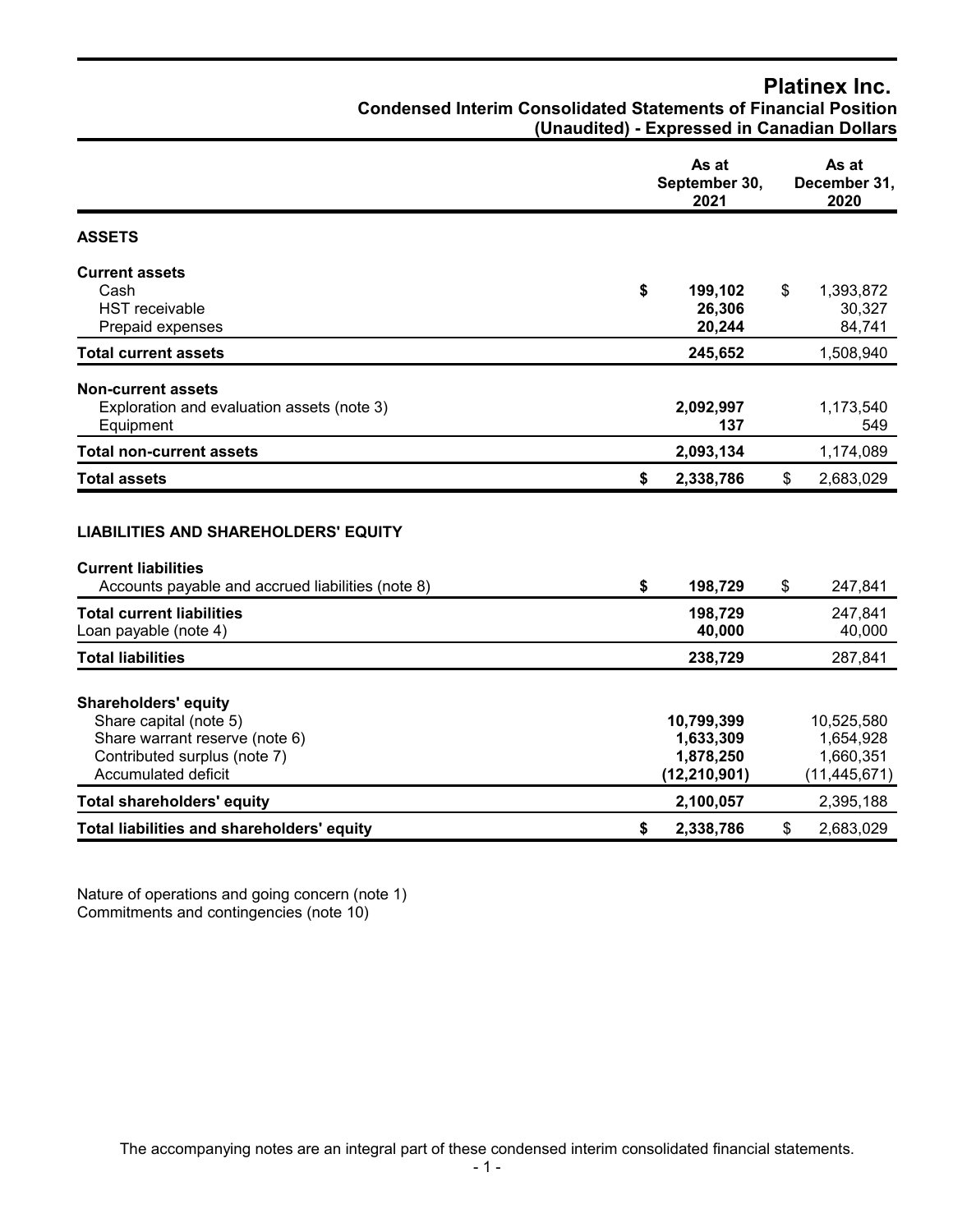## **Platinex Inc.**

| <b>Condensed Interim Consolidated Statements of Loss and Comprehensive Loss</b> |  |                                             |  |
|---------------------------------------------------------------------------------|--|---------------------------------------------|--|
|                                                                                 |  | (Unaudited) - Expressed in Canadian Dollars |  |

|                                                                             | <b>Three Months Ended</b><br>September 30,<br>2021<br>2020 |  |                 |  | <b>Nine Months Ended</b><br>September 30,<br>2020<br>2021 |    |             |  |
|-----------------------------------------------------------------------------|------------------------------------------------------------|--|-----------------|--|-----------------------------------------------------------|----|-------------|--|
| <b>Expenses</b>                                                             |                                                            |  |                 |  |                                                           |    |             |  |
| Professional fees (note 8)                                                  | \$<br>25,766 \$                                            |  | $50,185$ \$     |  | 123,817                                                   | \$ | 128,243     |  |
| Consulting fees                                                             | 6,500                                                      |  | 12,500          |  | 84,277                                                    |    | 17,071      |  |
| Depreciation                                                                | 138                                                        |  | 103             |  | 412                                                       |    | 309         |  |
| Investor relations                                                          | 18,041                                                     |  | ۰               |  | 178,469                                                   |    |             |  |
| Management fees and salaries (note 8)                                       | 27,508                                                     |  | 19,930          |  | 93,758                                                    |    | 60,430      |  |
| Office and general                                                          | 10,913                                                     |  | 60,801          |  | 56,527                                                    |    | 69,137      |  |
| Rent (note 8)                                                               | 1,500                                                      |  | 1.500           |  | 4,500                                                     |    | 4,500       |  |
| Regulatory and transfer agent fees                                          | 3,188                                                      |  | 6,688           |  | 5,571                                                     |    | 18,771      |  |
| Share based payments (notes 7 and 8)                                        | 6,251                                                      |  | 311,450         |  | 217,899                                                   |    | 311,450     |  |
| Net loss and comprehensive loss for the period                              | \$<br>$(99, 805)$ \$                                       |  | $(463, 157)$ \$ |  | (765, 230)                                                | \$ | (609, 911)  |  |
| Basic and diluted loss per share                                            | \$<br>$(0.00)$ \$                                          |  | $(0.00)$ \$     |  | $(0.00)$ \$                                               |    | (0.01)      |  |
| Weighted average number of common shares<br>outstanding - basic and diluted | 158,991,555                                                |  | 129,363,304     |  | 157,184,802                                               |    | 111,432,630 |  |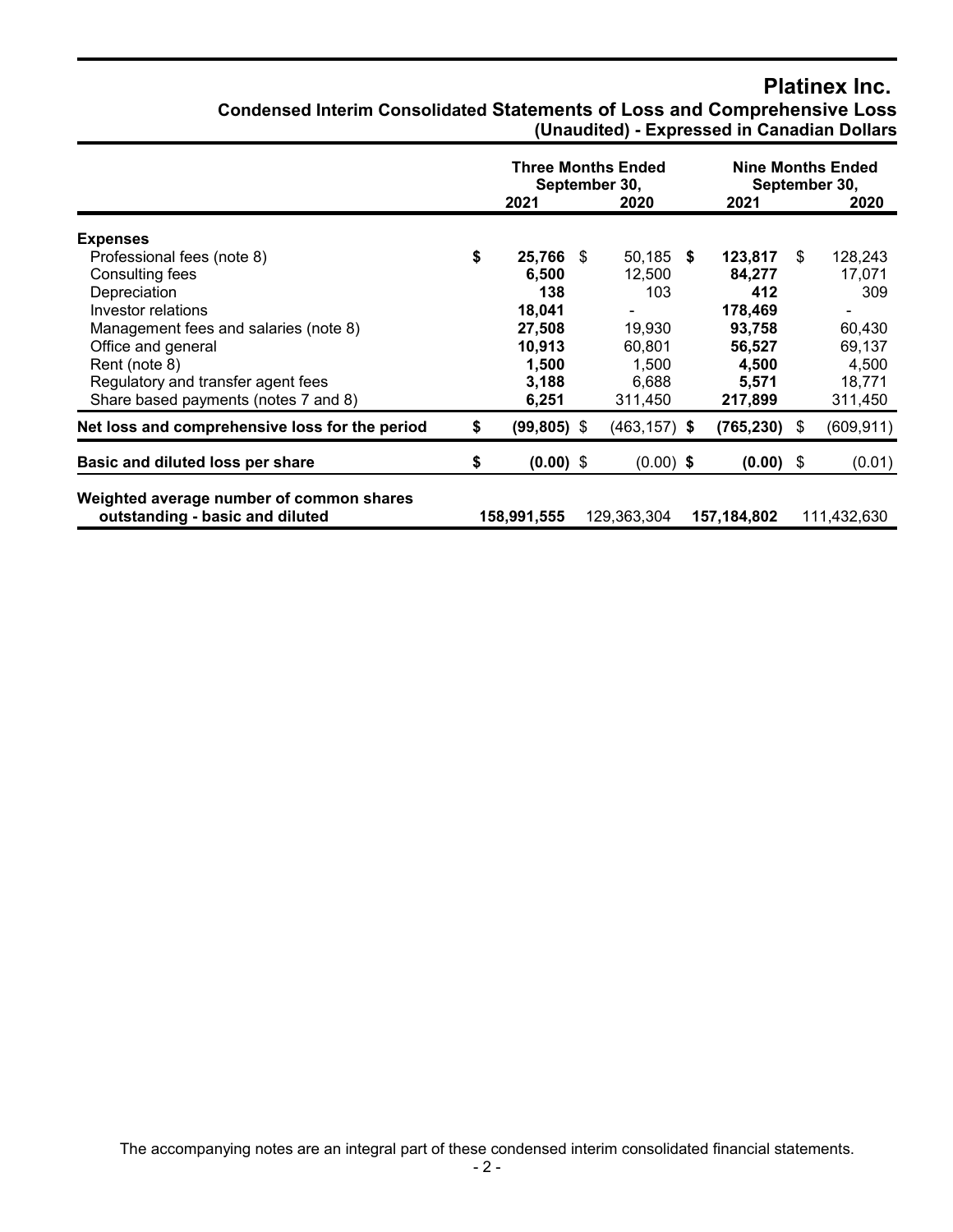## **Platinex Inc. Condensed Interim Consolidated Statements of Cash Flows (Unaudited) - Expressed in Canadian Dollars**

|                                                                                                |          | <b>Nine Months Ended</b><br>September 30,<br>2021<br>2020 |          |                           |
|------------------------------------------------------------------------------------------------|----------|-----------------------------------------------------------|----------|---------------------------|
| <b>Operating activities</b>                                                                    |          |                                                           |          |                           |
| Net loss for the period                                                                        | \$       | (765, 230)                                                | \$       | (609, 911)                |
| Adjustments to reconcile net loss to net cash used in operating activities:                    |          |                                                           |          |                           |
| Depreciation                                                                                   |          | 412                                                       |          | 309                       |
| Share based payments<br>Changes in non-cash working capital items:                             |          | 217,899                                                   |          | 311,450                   |
| <b>HST</b> receivable                                                                          |          | 4,021                                                     |          | (27, 350)                 |
| Prepaid expenses                                                                               |          | 64,497                                                    |          | (9, 168)                  |
| Accounts payable and accrued liabilities                                                       |          | (49, 112)                                                 |          | (159, 636)                |
| Net cash used in operating activities                                                          |          | (527, 513)                                                |          | (494, 306)                |
| <b>Investing activities</b><br>Expenditures for exploration and evaluation assets              |          | (719, 457)                                                |          | (36, 659)                 |
| Net cash used in investing activities                                                          |          | (719, 457)                                                |          | (36, 659)                 |
|                                                                                                |          |                                                           |          |                           |
| <b>Financing activities</b>                                                                    |          |                                                           |          |                           |
| Proceeds from common shares issued                                                             |          | 52,200                                                    |          | 1,355,978                 |
| Proceeds from subscription receipts                                                            |          |                                                           |          | 150,000                   |
| Proceeds from loan payable                                                                     |          |                                                           |          | 40,000                    |
| Net cash provided by financing activities                                                      |          | 52,200                                                    |          | 1,545,978                 |
| Net change in cash                                                                             |          | (1, 194, 770)                                             |          | 1,015,013                 |
| Cash, beginning of period                                                                      |          | 1,393,872                                                 |          | 1,154                     |
| Cash, end of period                                                                            | \$       | 199,102                                                   |          | \$1,016,167               |
|                                                                                                |          |                                                           |          |                           |
| <b>Supplemental information</b>                                                                |          |                                                           |          |                           |
| Common shares issued for exploration and evaluation assets<br>Fair value of warrants exercised | \$<br>\$ | 200,000<br>21,619                                         | \$<br>\$ | 960,000<br>$\blacksquare$ |

The accompanying notes are an integral part of these condensed interim consolidated financial statements.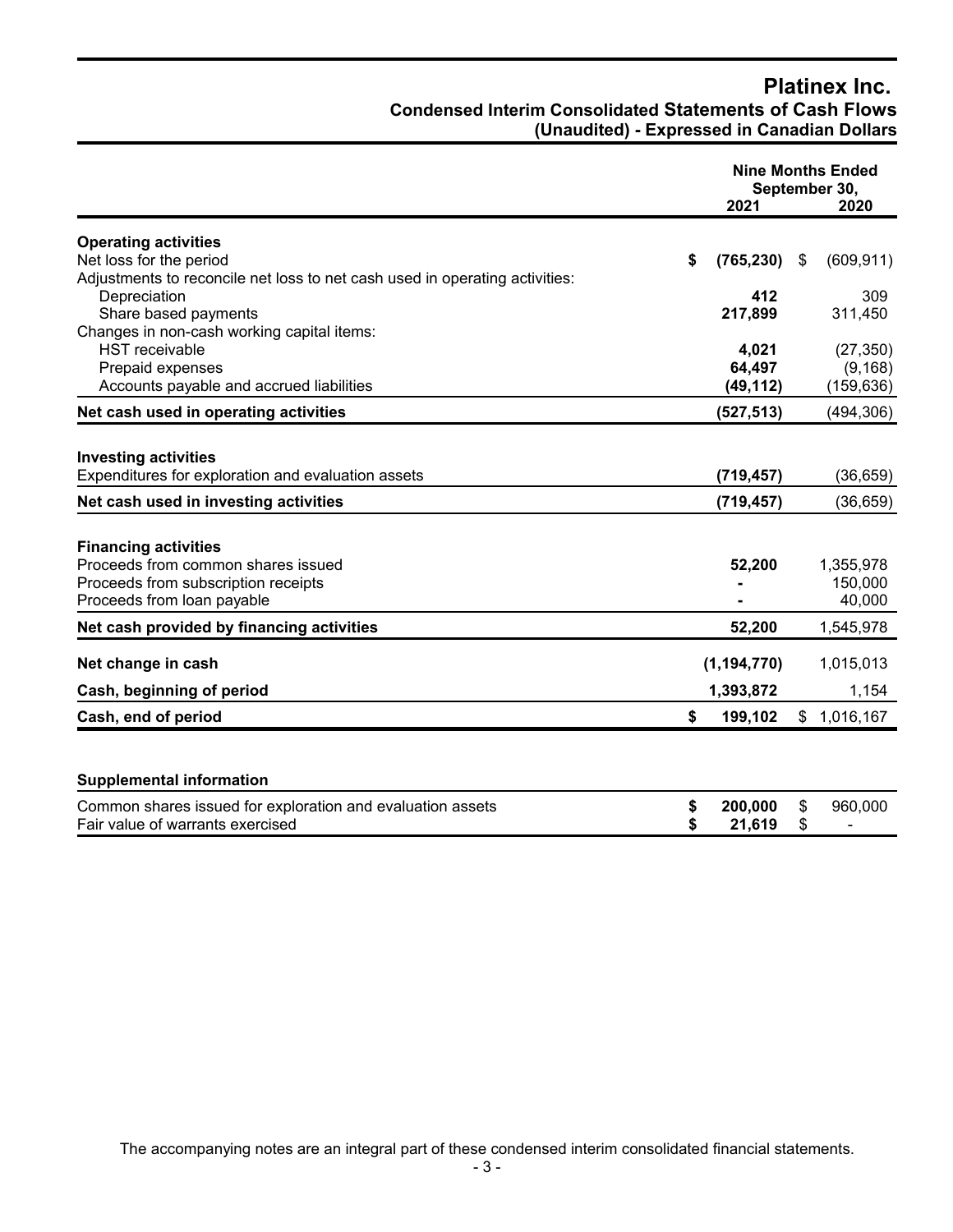## **Platinex Inc. Condensed Interim Consolidated Statements of Changes in Shareholders' Equity (Deficiency) (Unaudited) - Expressed in Canadian Dollars**

|                                                                            | <b>Share</b><br>Capital |     | <b>Shares to</b><br>be issued | <b>Share</b><br><b>Warrant</b><br><b>Reserve</b> | <b>Contributed</b><br><b>Surplus</b> | <b>Accumulated</b><br><b>Deficit</b>       | <b>Total</b> |
|----------------------------------------------------------------------------|-------------------------|-----|-------------------------------|--------------------------------------------------|--------------------------------------|--------------------------------------------|--------------|
| Balance, December 31, 2019                                                 | 8,272,886 \$            |     |                               | 590,391                                          |                                      | $$1,326,806$ $$(10,674,059)$ \$            | (483, 976)   |
| Net loss and comprehensive loss for the period                             |                         |     |                               |                                                  |                                      | (609, 911)                                 | (609, 911)   |
| Common shares issued for cash (note 5(b)(i)(ii)(iii)(v))                   | 804,393                 |     |                               | 544,447                                          |                                      |                                            | 1,348,840    |
| Share issue cost                                                           | (52, 733)               |     |                               | 21,871                                           |                                      |                                            | (30, 862)    |
| Common shares issued for exploration and evaluation                        |                         |     |                               |                                                  |                                      |                                            |              |
| assets (note 3)                                                            | 750,000                 |     |                               | 210,000                                          |                                      |                                            | 960,000      |
| Common shares issued for the exercise of stock options (note 5(b)(iv))     | 67,112                  |     |                               |                                                  | (29, 112)                            |                                            | 38,000       |
| Share based payments                                                       |                         |     |                               |                                                  | 311,450                              |                                            | 311,450      |
| Common shares to be issued for the exercise of warrants (note $5(b)(vi)$ ) |                         |     | 150,000                       |                                                  |                                      |                                            | 150,000      |
| Balance, September 30, 2020<br>S.                                          | 9,841,658               |     | 150,000                       | \$1,366,709                                      |                                      | $$1,609,144$ $$ (11,283,970)$ $$1,683,541$ |              |
|                                                                            |                         |     |                               |                                                  |                                      |                                            |              |
| Balance, December 31, 2020                                                 | 10,525,580 \$<br>S.     |     |                               | \$1,654,928                                      | \$1,660,351                          | $$(11, 445, 671)$ \$                       | 2,395,188    |
| Net loss and comprehensive loss for the period                             |                         |     |                               |                                                  |                                      | (765, 230)                                 | (765, 230)   |
| Common shares issued for exploration and evaluation assets (note 3)        | 200,000                 |     |                               |                                                  |                                      |                                            | 200,000      |
| Common shares issued for the exercise of warrants (note 5(b)(vii))         | 73,819                  |     |                               | (21, 619)                                        |                                      |                                            | 52,200       |
| Share based payments                                                       |                         |     |                               |                                                  | 217,899                              |                                            | 217,899      |
| Balance, September 30, 2021                                                | \$10,799,399            | - 5 |                               | \$1,633,309                                      |                                      | $$1,878,250$ $$(12,210,901)$ \$ 2,100,057  |              |

The accompanying notes are an integral part of these condensed interim consolidated financial statements.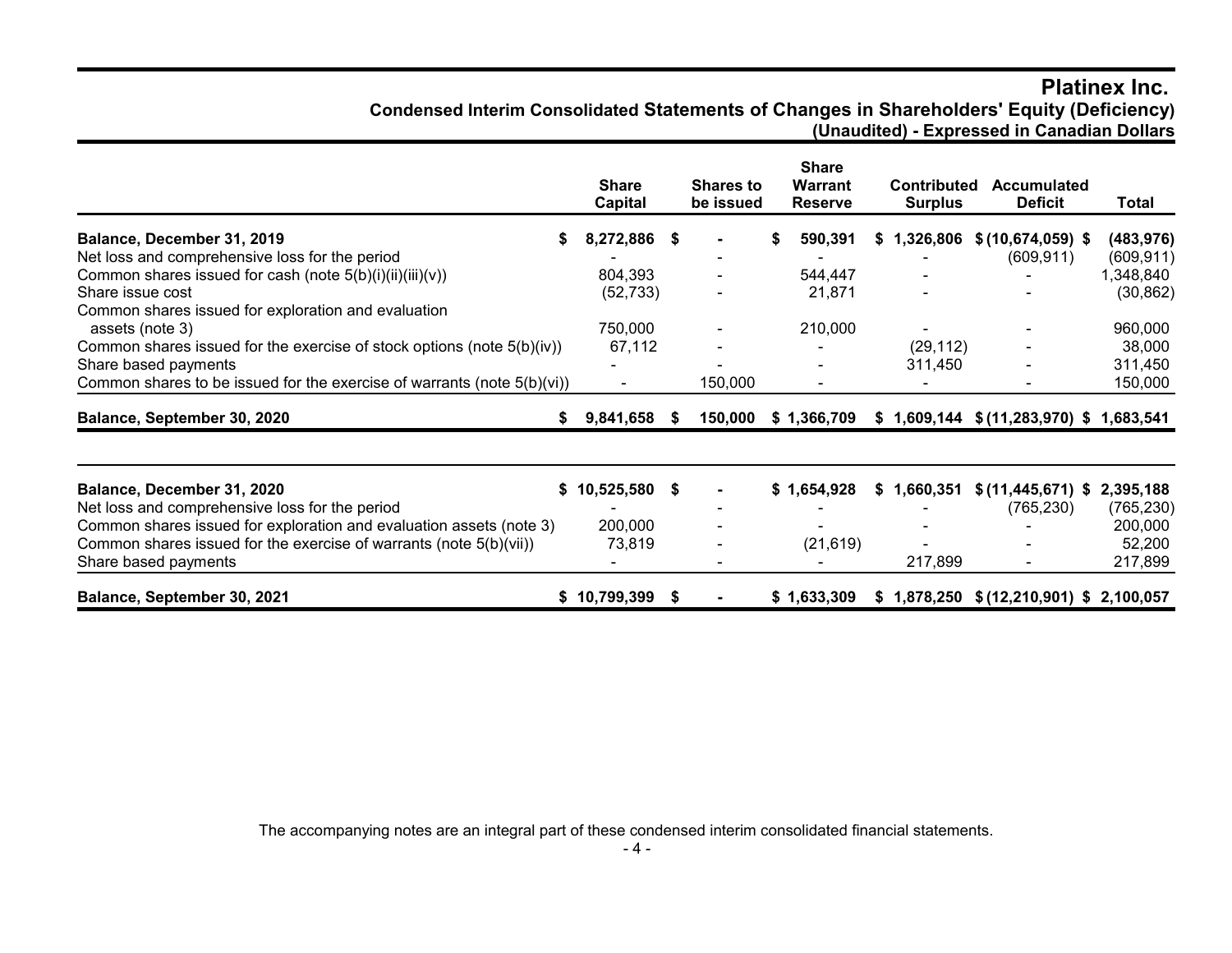#### **1. NATURE OF OPERATIONS AND GOING CONCERN**

Platinex Inc., which together with its subsidiaries is collectively referred to as the "Company" or "Platinex", is a Canadian company whose business activity is the exploration and evaluation of mineral properties in Canada. Platinex was incorporated under the Ontario Business Corporations Act on August 12, 1998.

Until March 22, 2017, the Company was listed on the TSX Venture Exchange, having the symbol PTX-V, as a Tier 2 mining issuer. Effective March 23, 2017, the Company is listed on the Canadian Securities Exchange, having the symbol PTX. The address of the Company's corporate office and principal place of business is 807-20 William Roe Blvd., Newmarket, Ontario, L3Y 5V8, Canada.

These condensed interim consolidated financial statements were approved and authorized for issue by the Board of Directors on November 26, 2021.

For the nine months ended September 30, 2021, the Company generated a net loss of \$765,230 (nine months ended September 30, 2020 - \$609,911), has an accumulated deficit of \$12,210,901 as at September 30, 2021 (December 31, 2020 - \$11,445,671) and has negative cash flow from operations amounting to \$527,513 for (nine months ended September 30, 2020 - \$494,306).

Management estimates that the funds available as at September 30, 2021 may not be sufficient to meet the Company's obligations and budgeted expenditures through December 31, 2021. The Company will have to raise additional funds to continue operations. The Company is pursuing financing alternatives to fund its operations and to continue its activities as a going concern. Although there is no assurance that the Company will be successful in these actions, management is confident that it will be able to secure the necessary financing through the issuance of new debt and equity.

Commencing in March 2020, the outbreak of the novel strain of coronavirus known as "COVID-19" has resulted in governments worldwide enacting emergency measures to combat the spread of the virus. These measures, which include the implementation of travel bans, self-imposed quarantine periods and social distancing, have caused material disruption to businesses globally resulting in an economic slowdown. Global equity markets have experienced significant volatility and weakness. Governments and central banks have reacted with significant monetary and fiscal interventions designed to stabilize economic conditions. The duration and impact of the COVID-19 pandemic is unknown at this time, as is the efficacy of the government and central bank interventions. It is not possible to reliably estimate the length and severity of these developments and the impact on the financial results and condition of the Company.

Although these condensed interim consolidated financial statements have been prepared using International Financial Reporting Standards ("IFRS") applicable to a going concern, the above-noted events and conditions indicate a material uncertainty which may cast significant doubt on the Company's ability to continue as a going concern.

These condensed interim consolidated financial statements do not reflect the adjustments to the carrying amounts of assets and liabilities, to the reported expenses and to the financial position classifications that would be necessary if the going concern assumption was inappropriate. These adjustments could be material.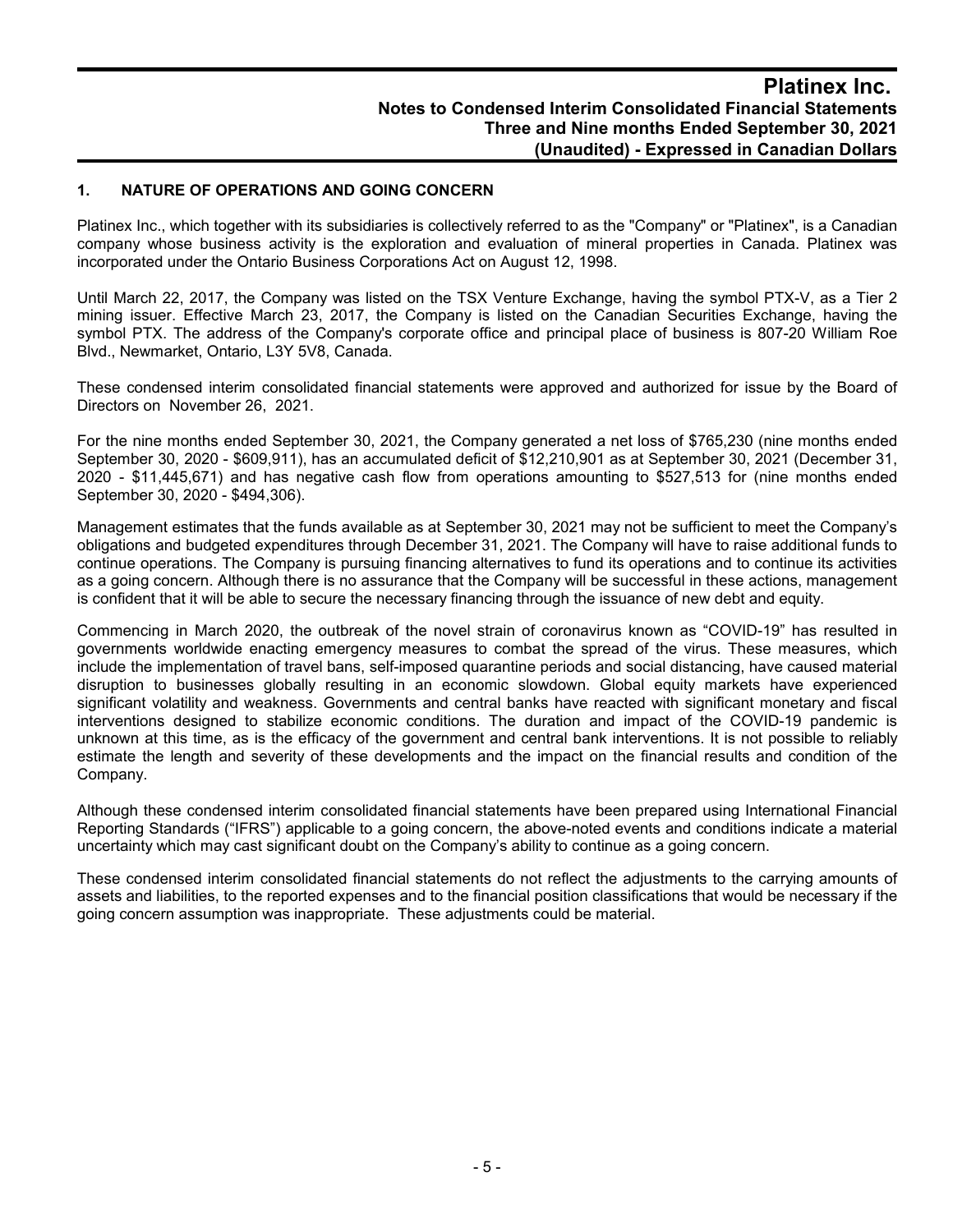## **2. BASIS OF PREPARATION**

#### *Basis of Presentation and Measurement*

These condensed interim consolidated financial statements have been prepared in accordance with International Accounting Standard 34 Interim Financial Reporting ("IAS 34") as issued by the International Accounting Standards Board ("IASB") and under the historical cost method, except for certain financial instruments measured at fair value.

These condensed interim consolidated financial statements should be read in conjunction with the Company's annual consolidated financial statements for the years ended December 31, 2020 and 2019 which have been prepared in accordance with IFRS as issued by the IASB. The accounting policies and methods adopted are consistent with those disclosed in the Company's consolidated financial statements for the years ended December 31, 2020 and 2019, except as noted below. Any subsequent changes to IFRS that are given effect in the Company's annual financial statements for the year ending December 31, 2021 could result in restatement of these unaudited condensed interim financial statements.

The preparation of financial statements in conformity with IFRS requires the use of certain critical accounting estimates. It also requires management to exercise its judgment in the process of applying the group's accounting policies. The areas involving a higher degree of judgment or complexity, or areas where assumptions and estimates are significant to the condensed interim consolidated financial statements are disclosed in the Company's consolidated financial statements as at and for the years ended December 31, 2020 and 2019.

#### Accounting standards effective for future periods

There are no IFRS or IFRIC interpretations that are not yet in effect that are currently expected to have a material impact on the Company.

## **3. EXPLORATION AND EVALUATION ASSETS**

|                                      | <b>Shining Tree</b> |           |  |  |  |  |
|--------------------------------------|---------------------|-----------|--|--|--|--|
| Balance at December 31, 2019         | \$                  |           |  |  |  |  |
| Option payment - shares and warrants |                     | 960,000   |  |  |  |  |
| <b>Exploration costs</b>             |                     | 213,539   |  |  |  |  |
| <b>Balance at December 31, 2020</b>  |                     | 1,173,540 |  |  |  |  |
| Acquisition - shares                 |                     | 200,000   |  |  |  |  |
| Royalty payment received             |                     | (12,500)  |  |  |  |  |
| <b>Exploration costs</b>             |                     | 731,957   |  |  |  |  |
| <b>Balance at September 30, 2021</b> |                     | 2.092.997 |  |  |  |  |

#### Shining Tree Property, Ontario

In 2011, the Company vested an option agreement with Skead Holdings Ltd. ("Skead"), with respect to 139 claim units (5,680 acres or 2,299 ha), situated in Churchill, MacMurchy and Asquith Townships in Ontario (the "Shining Tree property"). In March, 2018, the Company settled a cumulative overdue advance royalty payment by issuance of 292,307 common shares to Skead in connection with the Shining Tree property. The settlement comprised an aggregate amount of \$73,000, which included a \$35,000 cash payment. The Company now holds a 100% interest in the claims subject to a 3% NSR and advance royalty payments of \$10,000 per year commencing in April 2019. Advance royalty payments for 2019, 2020 and 2021 have been paid.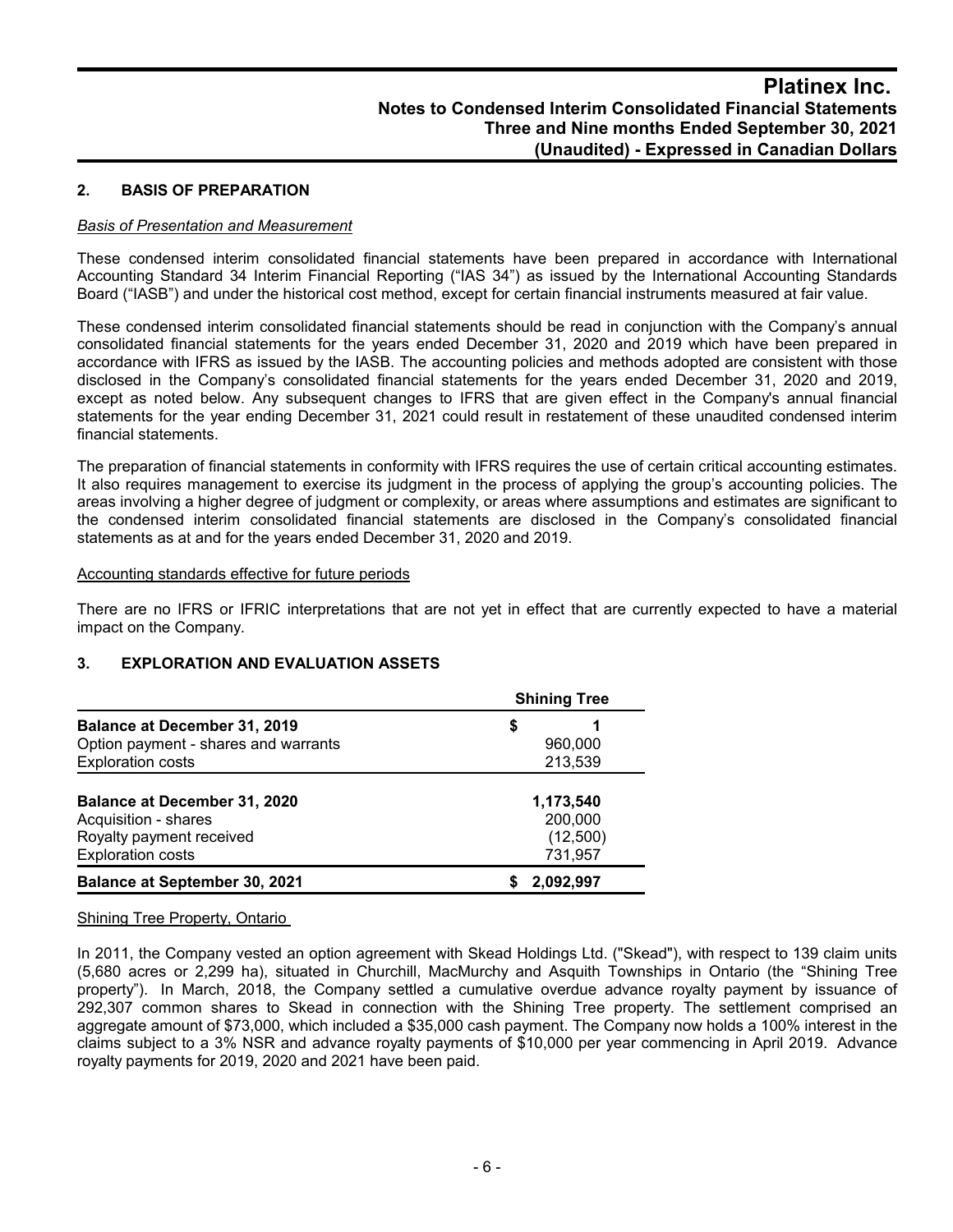## **3. EXPLORATION AND EVALUATION ASSETS (Continued)**

#### Shining Tree Property, Ontario (continued)

Further Platinex may eliminate the requirement for future advance royalty payments by making a one-time advance royalty payment of \$100,000. Two thirds of the 3% NSR may be reduced by payment of: \$75,000 for each one-quarter percent for the first one-half percent; \$150,000 for each one-quarter percent for the second one-half percent; \$250,000 for each one-quarter percent for the third one-half per cent, and; \$400,000 for each one-quarter percent for the final one-half percent (\$1.75 million in aggregate). If Skead wishes to sell the residual royalty interest the Company retains a right of first refusal to purchase the NSR. On May 10, 2012, the Company acquired a lease (40 acres, 16 ha) from Gary John McBride for 200,000 shares of the Company. The lease is central to the Shining Tree property.

The Company entered into two agreements in August 2016 and a further five agreements in November 2016, January 2017, March 2017, April 2017 and June 2017 and staked claims in December 2016 which significantly expanded the size and potential of its Shining Tree gold property. Platinex has entered into an option agreement with Skead and Ashley Gold Mines Limited, with respect to certain claims situated in Churchill, MacMurchy and Asquith Townships, in Ontario. Platinex has the right to acquire a 100% interest in the 54 claim units and a 50% interest in a further 8 claim units (991 ha or 2,480 acres), subject to a 2% NSR, by issuing 200,000 shares of Platinex (issued in 2016), and by making cash payments (or share equivalent) of \$95,000 and by incurring property expenditures of \$500,000 during the ensuing four-year period to August 17, 2020 (the "Skead-Ashley option"). The Skead-Ashley option was in arrears by \$30,000 (subsequently settled, see below). Platinex also entered into an agreement with two prospectors to purchase a 100% interest in four claims comprising 20 claim units (320 ha or 800 acres) in Churchill, MacMurchy and Asquith Townships, in Ontario by issuing 400,000 shares of Platinex (issued in 2016). Platinex subsequently entered into five agreements with one prospector to purchase a 100% interest in: ten claims comprising 70 claim units (1,120 ha or 2,800 acres) for 398,000 shares on November 3, 2016 (issued in 2016); four claims comprising 43 claim units (688 ha. or 1,720 acres) for 71,429 shares on January 25, 2017; eight claims comprising 96 claim units (1,536 ha or 3,840 acres) for 86,705 shares on March 30, 2017; 21 claims comprising 267 claim units (4,272 ha or 10,680 acres) for 391,250 shares on April 20, 2017 and 9 claims comprising 127 claim units (2,032 ha or 5,080 acres) for \$5,000 and 436,190 shares on June 20, 2017. Platinex also staked claims comprising 45 claim units (720 ha or 1,800 acres). Six claim units were subsequently included in the Skead Agreement. On December 12, 2017, the Company issued 138,888 shares to Skead and Ashley Gold Mines Limited to satisfy a portion of a \$25,000 option payment on the Skead-Ashley option.

In January and March 2019, the following amendments were made to the Skead-Ashley option agreement:

- (i) The \$25,000 option in arrears was increased to \$30,000 and due on January 18, 2019 through the issuance of shares (issued);
- (ii) Final option payment of \$30,000 (payable in cash) due August 1, 2019; (amended see below)
- (iii) Year 3 expenditures of \$150,000 due on or before August 17, 2020; (amended see below)
- (iv) Year 4 expenditures of \$200,000 due on or before August 17, 2021. (amended see below)

On April 12, 2019, the Company closed a transaction for the assignment of its ownership rights, under an option agreement with Skead and Ashley Gold Mines Limited with respect to a 50% interest in claim L4212960, to Goldeye Explorations Ltd., a subsidiary of Treasury Metals Inc. The terms include proceeds of \$25,000 received in cash and a 1% NSR royalty on 50% of the claim. The residual requirements of Platinex under the Skead-Ashley option were accordingly amended to:

- (i) Final option payment of \$28,000 (paid);
- (ii) Year 3 expenditures of \$140,000 due on or before August 17, 2020; (waived)
- (iii) Year 4 expenditures of \$186,667 due on or before August 17, 2021.(completed)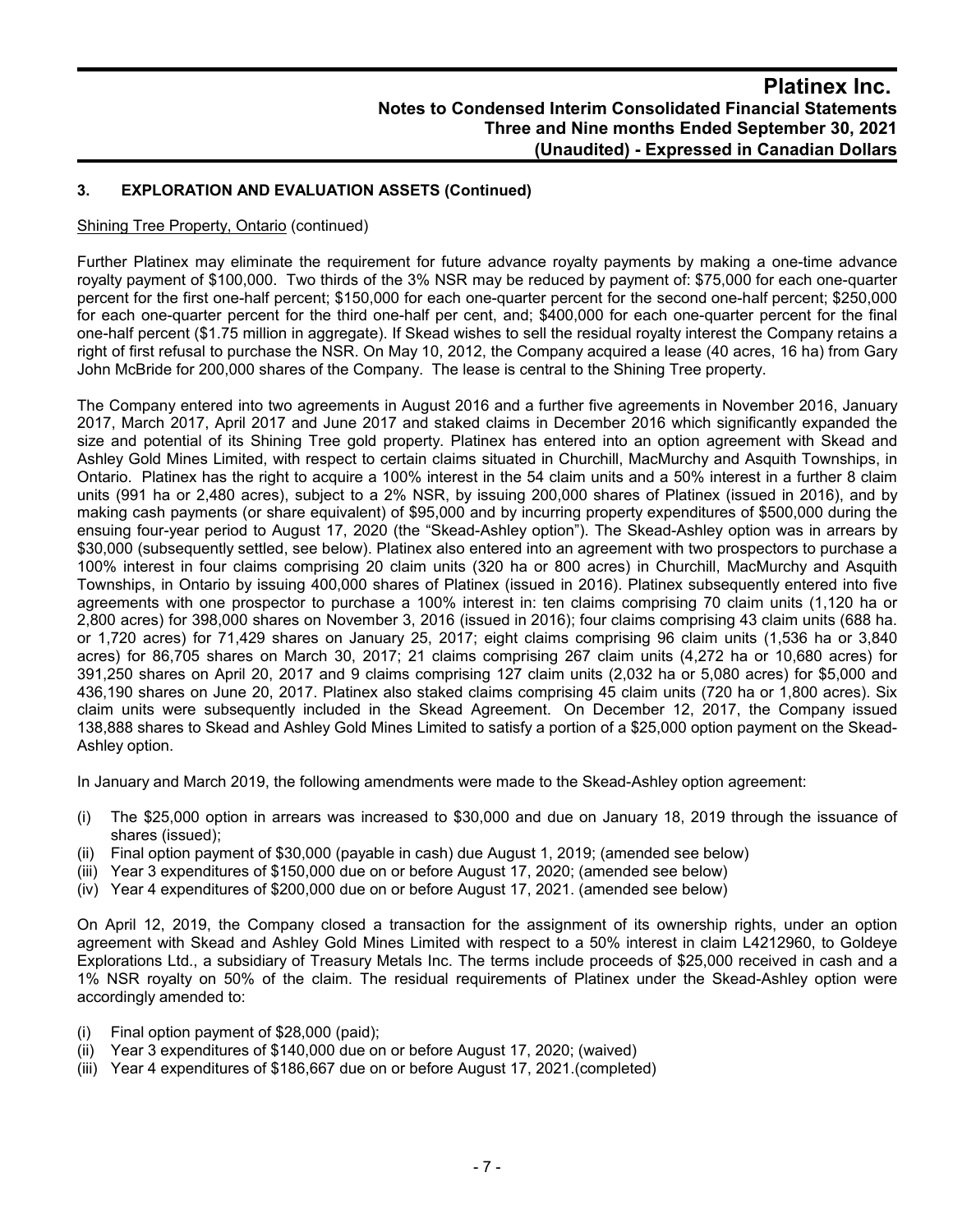## **3. EXPLORATION AND EVALUATION ASSETS (Continued)**

#### Shining Tree Property, Ontario (continued)

On October 28, 2019, the Company announced that it had entered into two Letters of Intent to acquire two prospective claim groups adjoining its Shining Tree property in Churchill and MacMurchy Townships, Ontario.

The first Letter of Intent ('LOI') with Skead is with respect to 19 cell claims and one fractional claim. It is intended to include these claims in an existing royalty agreement (3% NSR) with Skead and to provide Skead with staking costs of approximately \$1,000. The LOI also calls for the inclusion of two legacy claims held solely by Platinex in the Skead royalty agreement. Platinex is currently renegotiating terms to include more claim units in the agreement with Skead, but exclude the two legacy claims held by Platinex.

The second LOI with a partnership represented by Joe B. Hinzer involves 8 cell claims in Churchill Township. This LOI contemplates entering into a definitive agreement to acquire 100% interest in the Dirks-Hinzer Property subject to an agreed royalty, reimbursement for past exploration and completion of a favourable due diligence by Platinex. Terms are being negotiated whereby Platinex would provide a purchase payment of shares of Platinex for the 8 cell unit property, include up to a 2% NSR and undertake to do further exploration on the property.

For the year ended December 31, 2019, the Company assessed the impairment indicators under IFRS 6 and has recorded a write-down of \$96,723 due to the lack of budgeted resources available and committed to the property.

On July 24, 2020, the Company announced that pursuant to the terms of the mining investment agreement (the "Purchase Agreement") dated July 15, 2020 between the Company, Treasury Metals Inc. ("Treasury") and its whollyowned subsidiary Goldeye Explorations Limited, the Company has acquired an aggregate of 208 unpatented mining claims located in the Shining Tree District, Northern Ontario (the "Mining Claims") and three net smelter royalties (the "Royalties").

In consideration for acquiring the Mining Claims and the Royalties (the "Acquisition"), Platinex issued to Treasury 12,500,000 common shares ("Consideration Shares") of Platinex and 5,000,000 non-transferable common share purchase warrants ("Consideration Warrants") of Platinex. Each Consideration Warrant entitles Treasury to purchase one common share of Platinex at a price of \$0.05 per share for a period of 24 months from the date of issue. If Treasury exercises the Consideration Warrants on or before September 1, 2020, it will receive an additional nontransferable common share purchase warrant (a "Secondary Warrant") for each Consideration Warrant exercised. Each Secondary Warrant entitles the holder to purchase one common share of Platinex at a price of \$0.20 per share for a period of 24 months from the date of the closing of the Acquisition. The Secondary Warrants provide that Treasury shall not exercise the Secondary Warrants if such exercise would result in it owning 20% or more of the issued and outstanding common shares of Platinex.

The Consideration Shares were valued at \$750,000 based on the share price on July 15, 2020. The Consideration Warrants issued were assigned an aggregate fair value of \$210,000 using the Black-Scholes option pricing model with the following assumptions: share price of \$0.06, dividend yield 0%, expected volatility 194%, risk-free rate of return 0.27% and expected life of 2 years.

The parties have agreed that the Consideration Shares will be placed in a voluntary escrow agreement, with 25% (3,125,000 Consideration Shares) to be released on the 12<sup>th</sup>, 15<sup>th</sup>, 18<sup>th</sup> and 24<sup>th</sup> month anniversaries of the closing of the Acquisition. Treasury has agreed to support and vote for the recommendations of the Company's management at all shareholder meetings of the Company held during the time that the Consideration Shares are held in escrow. As at December 31, 2020, 12,500,000 Consideration Shares were held in escrow.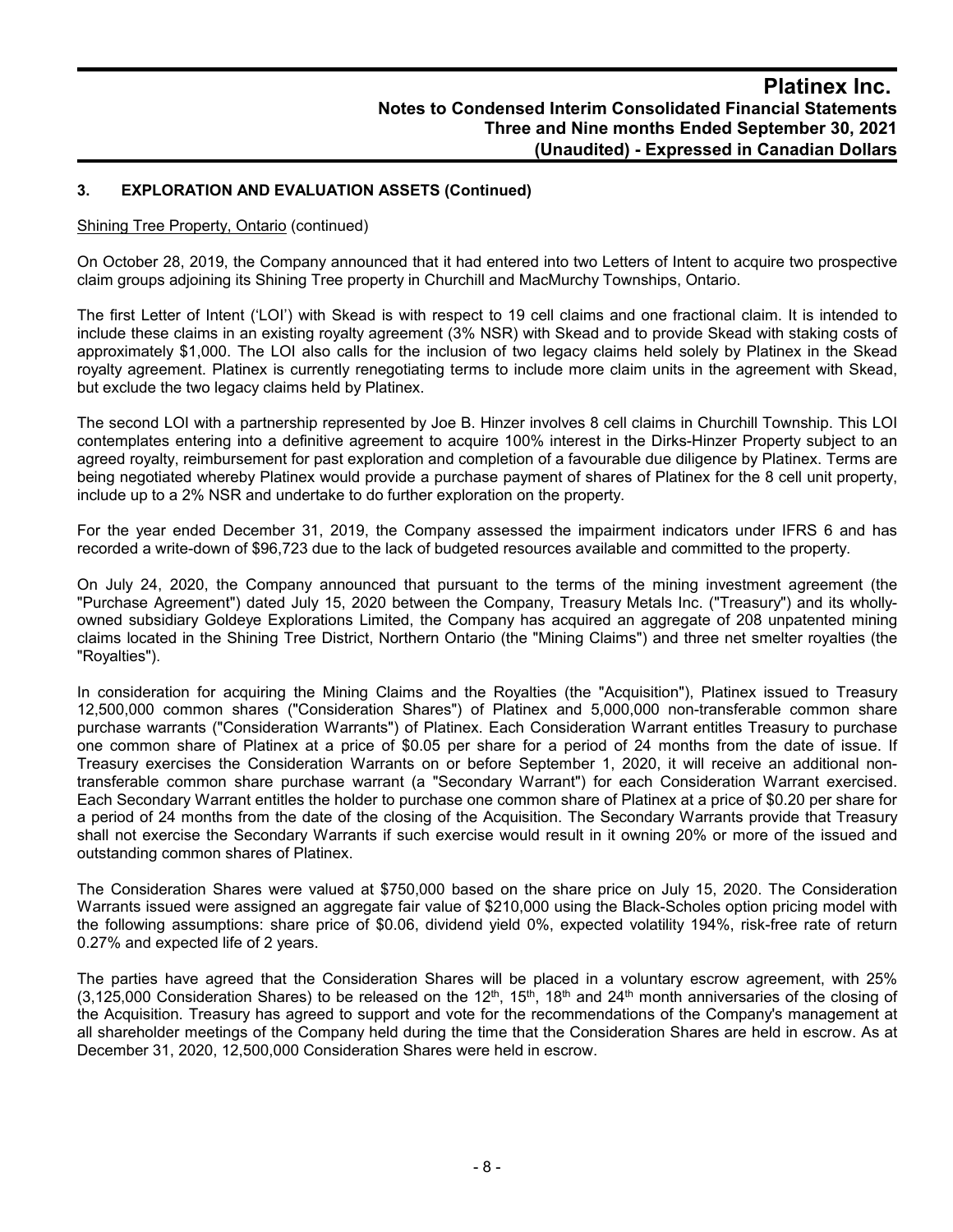## **3. EXPLORATION AND EVALUATION ASSETS (Continued)**

#### Shining Tree Property, Ontario (continued)

The Royalties consist of a 100% interest in three royalty agreements, consisting of (i) a 2% net smelter royalty in respect of the Sonia-Puma Property held by Minera Goldeye Chile Limitada (which has been acquired by Newmont Goldcorp); (ii) a 1% net smelter royalty in respect of nine mineral claims forming part of the McFaulds Lake Project held by AurCrest Resources Inc.; and (iii) a 2% net smelter royalty in respect of 29 mineral claims located in MacMurchy Township, Ontario held by Golden Harp Resources Inc.

Pursuant to the terms of the Purchase Agreement, Treasury has agreed to exercise a minimum of 3,000,000 Consideration Warrants on or before September 1, 2020. Prior to September 1, 2020, Treasury exercised 3,000,000 Consideration Warrants for proceeds of \$150,000, and the 3,000,000 common shares were issued to Treasury in November 2020. In connection with the exercise of the Consideration Warrants, 3,000,000 Secondary Warrants were issued to Treasury. The 3,000,000 Secondary Warrants were assigned an aggregate fair value of \$129,000 using the Black-Scholes option pricing model with the following assumptions: share price of \$0.06, dividend yield 0%, expected volatility 202%, risk-free rate of return 0.24% and expected life of 1.87 years. The value of the Secondary Warrants was included in share capital as share issue costs. Treasury has the right to participate in future financings which may be conducted by Platinex in order to allow it to maintain its pro rata equity interest in Platinex for a period of 24 months from the closing of the Acquisition. The Purchase Agreement also provides Treasury with the right to appoint one nominee to the board of directors of Platinex for a period of two years.

On August 14, 2020, Skead Holdings Ltd and Ashley Gold Mines Limited waived the requirement for Platinex to conduct and file \$140,000 of assessment work prior to August 17, 2020. On December 4, 2020, Skead-Ashley accepted that the Year 4 expenditures had been incurred which resulted in the vesting of the option and the claims were duly registered in Platinex's name.

On August 18, 2021, the Company acquired additional mining claims in Shining Tree Property from Alamos Gold Inc. Consideration for the additional mining claims included 5,000,000 common shares of Platinex (valued at \$200,000) which are subject to a six month hold period from the date of issue and 2% net smelter returns royalty on the mining claims.

## **4. LOAN PAYABLE**

In May 2020, the Company received a government guaranteed loan of \$40,000 to help with operating costs during COVID-19. The loan is interest-free until December 31, 2022. 25% of the loan amount is eligible for forgiveness provided that the Company pays back 75% of the loan on or before December 31, 2022. If the Company does not repay the loan by December 31, 2022, the loan may be converted into a 3-year term loan at an interest rate of 5%.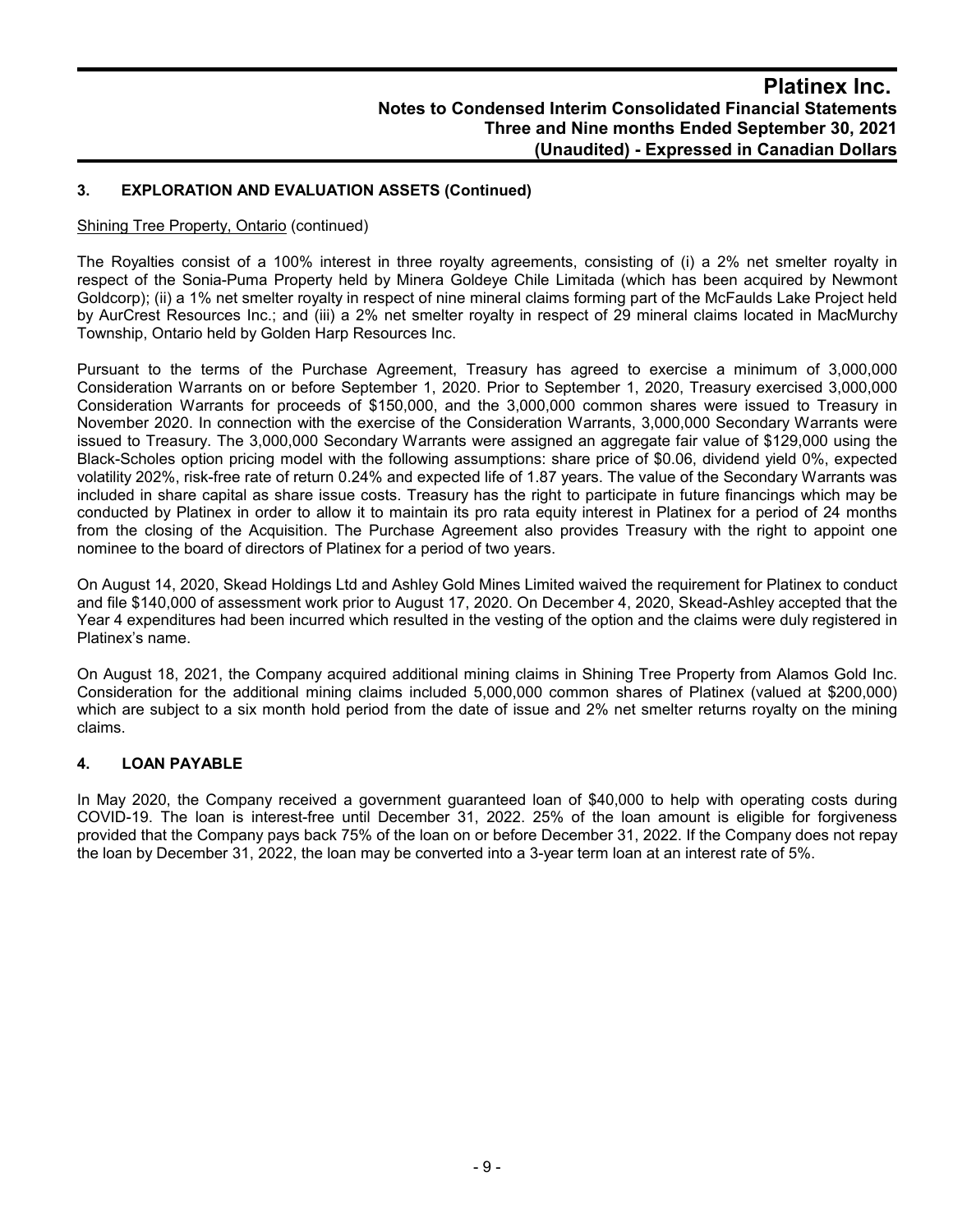## **5. SHARE CAPITAL**

a) Authorized: Unlimited number of common shares.

b) Issued:

|                                                                     | Number of<br>common shares |   | <b>Amount</b> |
|---------------------------------------------------------------------|----------------------------|---|---------------|
| Balance, December 31, 2019                                          | 101,514,927                | S | 8,272,886     |
| Common share issuances (i)(ii)(iii)(v)                              | 26,665,333                 |   | 1,348,840     |
| Warrants valuation (i)(ii)(iii)(v)                                  |                            |   | (544, 447)    |
| Share issue costs - cash                                            | -                          |   | (30, 862)     |
| Share issue costs - warrants (iii)                                  |                            |   | (21, 871)     |
| Common shares issued for the exercise of stock options (iv)         | 700,000                    |   | 38,000        |
| Value of stock options exercised                                    |                            |   | 29,112        |
| Common shares issued for exploration and evaluation assets (note 3) | 12,500,000                 |   | 750,000       |
| Balance, September 30, 2020                                         | 141,380,260                | S | 9,841,658     |
|                                                                     |                            |   |               |
| Balance, December 31, 2020                                          | 155,810,598                |   | \$10,525,580  |
| Common shares issued for the exercise of warrants (vii)             | 844,000                    |   | 52,200        |
| Value of warrants exercised                                         |                            |   | 21,619        |
| Common shares issued for exploration and evaluation assets (note 3) | 5,000,000                  |   | 200,000       |
| Balance, September 30, 2021                                         | 161,654,598                |   | \$10,799,399  |

## **For the period ended September 30, 2020**

(i) On January 28, 2020, the Company completed a second interim closing of its non-brokered private placement of 700,000 units for aggregate gross proceeds of \$21,000. Each unit consisted of one common share and one common share purchase warrant. Each warrant entitles the holder to acquire one common share at an exercise price of \$0.075 for a period of 24 months from issuance.

The relative fair value of the warrants issued was \$7,000 using the Black-Scholes option pricing model with the following assumptions: dividend yield 0%, expected volatility 164%, risk-free rate of return 1.48% and expected life of 2 years.

(ii) On March 3, 2020, the Company completed the final closing of its non-brokered private placement of 400,000 units for aggregate gross proceeds of \$12,000. Each unit consisted of one common share and one common share purchase warrant. Each warrant entitles the holder to acquire one common share at an exercise price of \$0.075 for a period of 24 months from issuance.

The relative fair value of the warrants issued was \$4,000 using the Black-Scholes option pricing model with the following assumptions: dividend yield 0%, expected volatility 152%, risk-free rate of return 0.97% and expected life of 2 years.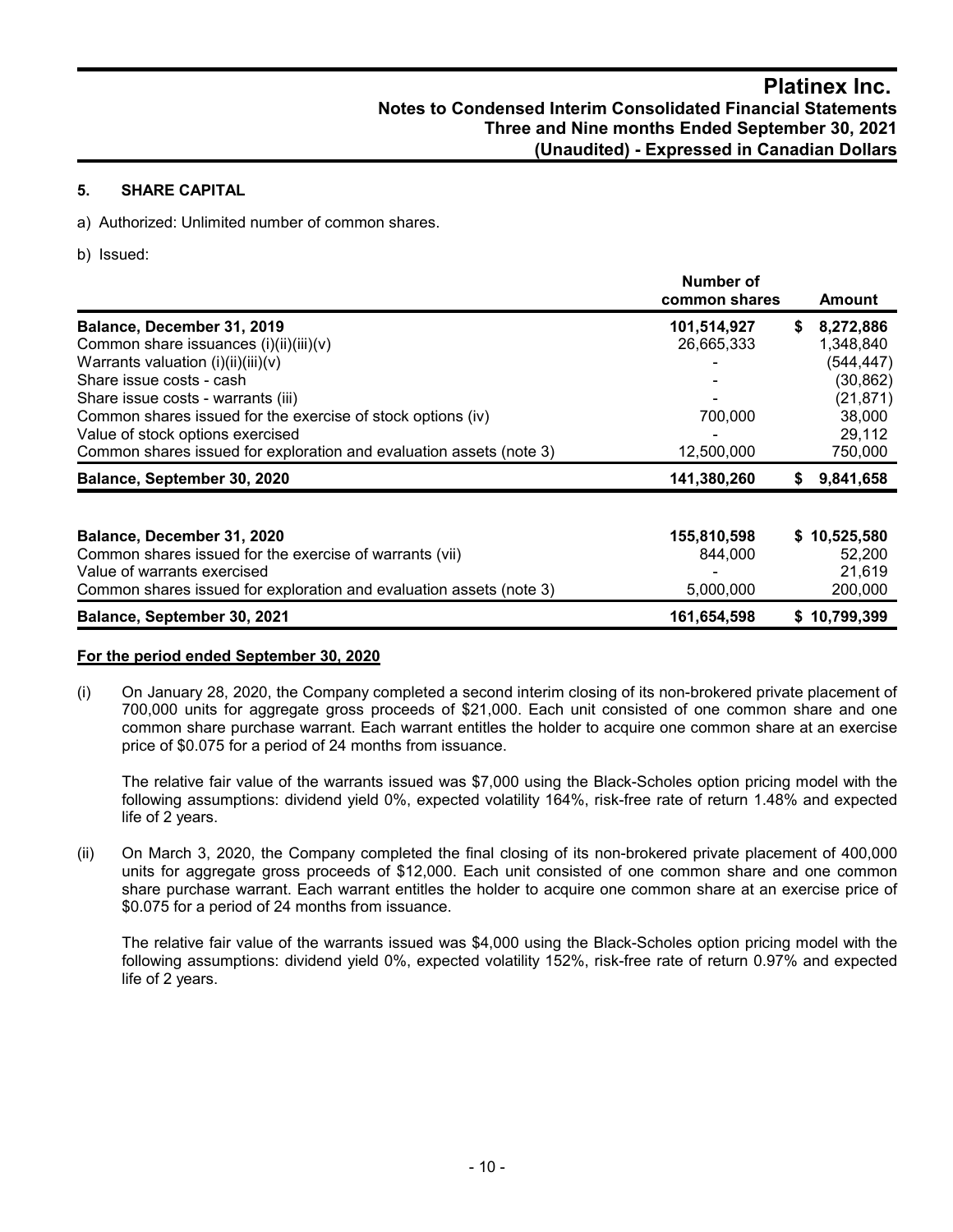#### **5. SHARE CAPITAL (Continued)**

#### **For the period ended September 30, 2020 (continued)**

(iii) On July 15, 2020, the Company completed a non-brokered private placement of 11,843,333 units for gross proceeds of \$355,300. Each unit consists of one common share and one common share purchase warrant. Each warrant entitles the holder to acquire one additional common share at an exercise price of \$0.075 for a period of 24 months from the date of issuance.

In connection with the private placement, the Company paid Haywood Securities Inc. and Canaccord Genuity Corp. ("Finders") an aggregate of (i) cash fees of \$17,580, equal to 8% of the subscription proceeds realized from subscribers introduced to the private placement by such Finders; and (ii) 560,800 finder's warrants, representing 8% of the number of units purchased by subscribers referred by the Finders. Each finder's warrant entitles the holder to purchase one common share of the Company at a price of \$0.05 for a period of 12 months from the date of issuance.

The relative fair value of the warrants issued was \$127,406 using the Black-Scholes option pricing model with the following assumptions: dividend yield 0%, expected volatility 194%, risk-free rate of return 0.27% and expected life of 2 years.

The finder's warrants issued were assigned an aggregate fair value of \$21,871 using the Black-Scholes option pricing model with the following assumptions: dividend yield 0%, expected volatility 248%, risk-free rate of return 0.24% and expected life of 1 year.

- (iv) On July 31, 2020, 700,000 stock options for were exercised for 700,000 common shares (for proceeds of \$38,000). Market price on the date of exercise was \$0.08 per share.
- (v) On August 26, 2020, the Company completed a non-brokered private placement of 13,722,000 units for gross proceeds of \$960,540. Each unit consists of one common share and one common share purchase warrant of the Company. Each warrant entitles the holder to acquire one additional common share at an exercise price of \$0.10 for a period of 36 months from the date of issuance.

In connection with this private placement, the Company paid aggregate cash finders fees of \$13,282, equal to 6% of the subscription proceeds realized from subscribers introduced by such finders.

The relative fair value of the warrants issued was \$406,041 using the Black-Scholes option pricing model with the following assumptions: dividend yield 0%, expected volatility 189%, risk-free rate of return 0.28% and expected life of 3 years.

(vi) Pursuant to the terms of the Purchase Agreement in note 3, in September 2020, Treasury exercised 3,000,000 Consideration Warrants for proceeds of \$150,000. The 3,000,000 common shares were issued on November 5, 2020.

#### **For the period ended September 30, 2021**

- (vii) During the nine months ended September 30, 2021, 844,000 warrants were exercised for gross proceeds of \$52,200.
- c) Commitment to issue shares:

During the year ended December 31, 2018, the Company entered into an agreement to settle a portion of consulting fees in common shares of the Company. As at September 30, 2021, the amount to be settled was \$59,679 and is included in accounts payable and accrued liabilities.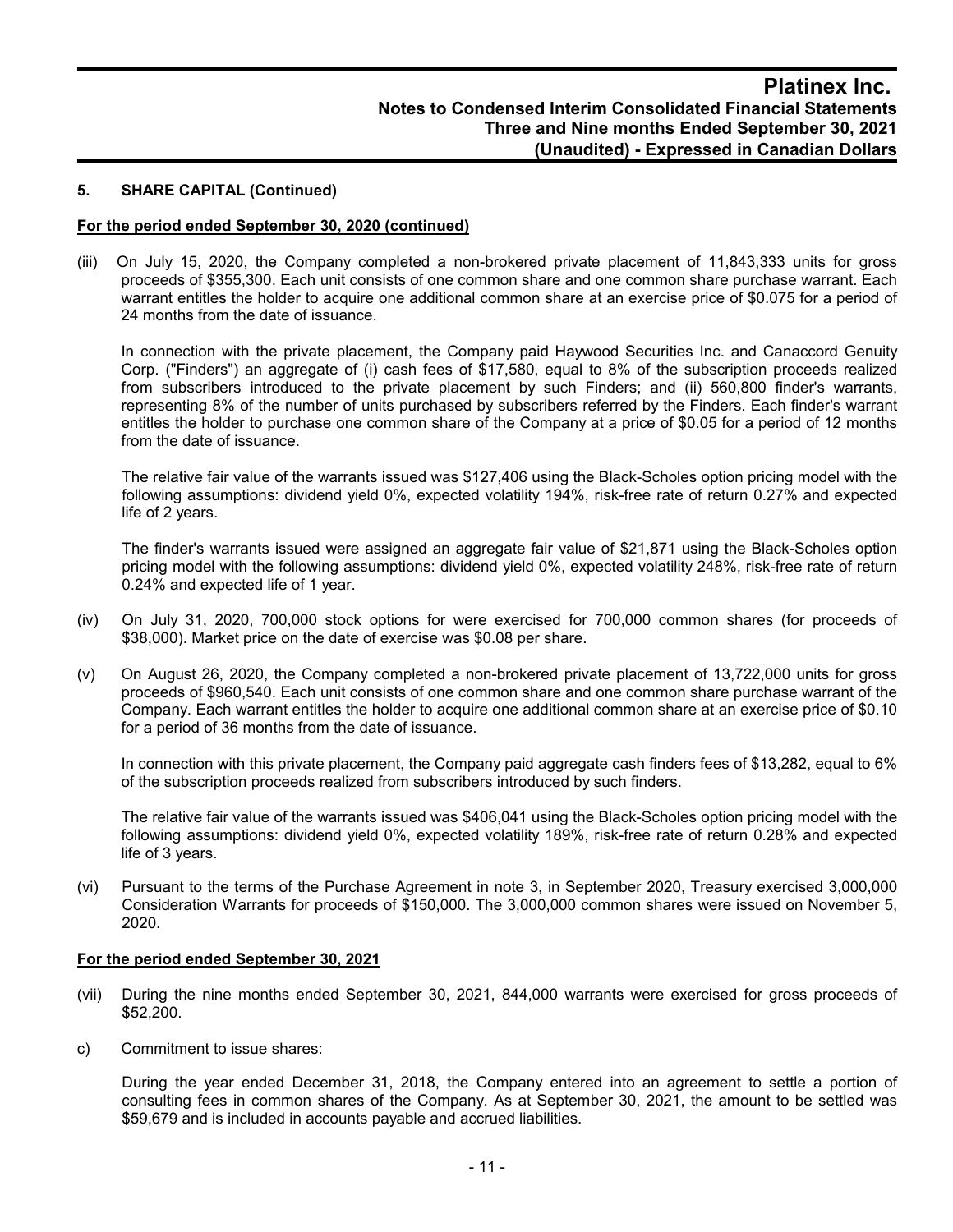## **6. WARRANTS**

The following table reflects the continuity of warrants for the periods ended September 30, 2021 and 2020:

|                                                                        | Number of<br>warrants    | <b>Weighted average</b><br>exercise price (\$) |  |
|------------------------------------------------------------------------|--------------------------|------------------------------------------------|--|
| Balance, December 31, 2019<br>Granted (notes 3 and $5(i)(ii)(iii)(v))$ | 24,604,832<br>32,226,133 | 0.14<br>0.08                                   |  |
| Balance, September 30, 2020                                            | 56,830,965               | 0.11                                           |  |
| Balance, December 31, 2020<br>Exercised                                | 62,954,934<br>(844,000)  | 0.11<br>0.06                                   |  |
| Expired                                                                | (8,033,132)              | 0.09                                           |  |
| Balance, September 30, 2021                                            | 54,077,802               | 0.12                                           |  |

The following table reflects the warrants issued and outstanding as of September 30, 2021:

| Date of Expiry    | <b>Number of warrants</b><br>outstanding | <b>Exercise</b><br>price(\$) |  |
|-------------------|------------------------------------------|------------------------------|--|
| November 15, 2021 | 12,000,000                               | 0.15                         |  |
| November 25, 2021 | 3,938,500                                | 0.20                         |  |
| January 28, 2022  | 700.000                                  | 0.075                        |  |
| March 3, 2022     | 400,000                                  | 0.075                        |  |
| June 30, 2022     | 408.800                                  | 0.075                        |  |
| July 15, 2022     | 11,443,333                               | 0.075                        |  |
| July 15, 2022     | 2,000,000                                | 0.05                         |  |
| July 15, 2022     | 3,000,000                                | 0.20                         |  |
| December 31, 2022 | 5.715.169                                | 0.10                         |  |
| January 9, 2023   | 750,000                                  | 0.24                         |  |
| August 24, 2023   | 13.722.000                               | 0.10                         |  |
|                   | 54,077,802                               | 0.12                         |  |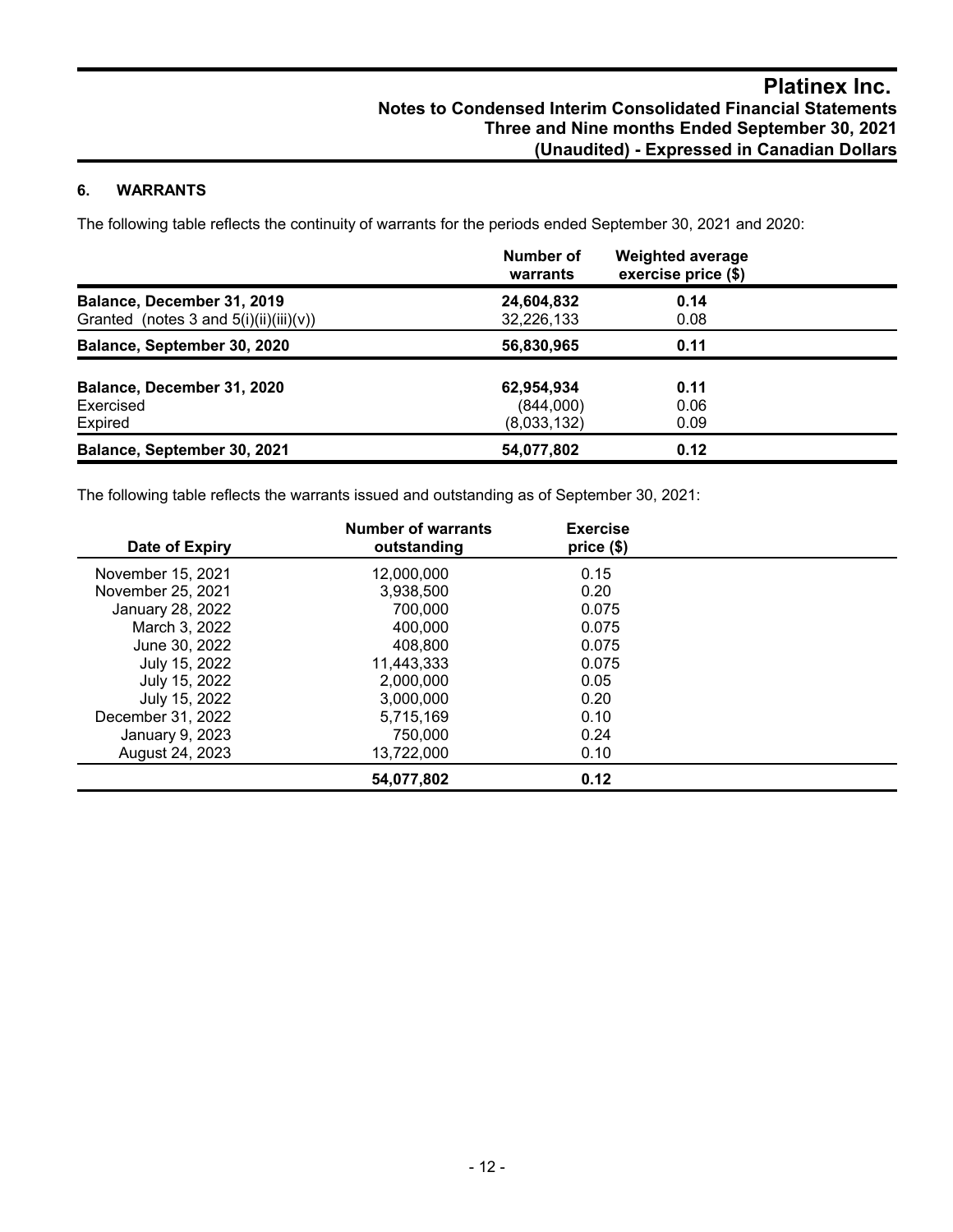## **7. STOCK OPTIONS**

In October 2005, the Company's Board of Directors approved a stock option plan. Under the terms of the Company's stock option plan, a maximum of 10% of the then issued and outstanding common shares are reserved for issuance to the Company's directors, officers, employees and eligible consultants. The stock option plan was approved by the Company's non-participatory shareholders on May 24, 2006 and is re-approved each successive year at the Annual General Meeting.

The following table reflects the continuity of stock options for the periods ended September 30, 2021 and 2020:

|                                                                            | Number of<br>stock options            | <b>Weighted average</b><br>exercise price (\$) |
|----------------------------------------------------------------------------|---------------------------------------|------------------------------------------------|
| Balance, December 31, 2019                                                 | 8,250,000                             | 0.07                                           |
| Granted (i)(ii)(iii)<br>Exercised                                          | 4,025,000<br>(700,000)                | 0.08<br>0.05<br>0.07                           |
| Expired<br>Balance, September 30, 2020                                     | (1,800,000)<br>9,775,000              | 0.08                                           |
| Balance, December 31, 2020<br>Granted $(iv)(v)(vi)$<br>Expired / Forfeited | 9,875,000<br>3,775,000<br>(1,550,000) | 0.08<br>0.08<br>0.06                           |
| Balance, September 30, 2021                                                | 12,100,000                            | 0.08                                           |

(i) On July 24, 2020, the Company granted stock options to purchase 3,175,000 common shares at \$0.085 per share to officers and directors. The options will expire on July 24, 2025. The options vested immediately and were valued at their grant date fair value of \$0.082 per option for a total of \$260,350 using the Black-Scholes option pricing model with the following assumptions: expected dividend yield of 0%; expected volatility of 186%; share price of \$0.085; exercise price of \$0.085; risk-free interest rate of 0.34% and an expected life of 5 years.

(ii) On August 14, 2020, the Company granted stock options to purchase 200,000 common shares at \$0.07 per share to consultants. The options will expire on August 14, 2025. The options vested immediately and were valued at their grant date fair value of \$0.067 per option for a total of \$13,400 using the Black-Scholes option pricing model with the following assumptions: expected dividend yield of 0%; expected volatility of 186%; share price of \$0.07; exercise price of \$0.07; risk-free interest rate of 0.42% and an expected life of 5 years.

(iii) On September 2, 2020, the Company granted stock options to purchase 650,000 common shares at \$0.06 per share to a senior officer and consultants. The options will expire on August 17, 2025. The options vested immediately and were valued at their grant date fair value of \$0.058 per option for a total of \$37,700 using the Black-Scholes option pricing model with the following assumptions: expected dividend yield of 0%; expected volatility of 186%; share price of \$0.06; exercise price of \$0.06; risk-free interest rate of 0.35% and an expected life of 5 years.

(iv) On February 18, 2021, the Company granted stock options to purchase 3,125,000 common shares at \$0.08 per share to a senior officer, directors and consultants. The options will expire on February 18, 2026. The options vested immediately and were valued at their grant date fair value of \$0.052 per option for a total of \$2,650 using the Black-Scholes option pricing model with the following assumptions: expected dividend yield of 0%; expected volatility of 179%; share price of \$0.055; exercise price of \$0.08; risk-free interest rate of 0.59% and an expected life of 5 years.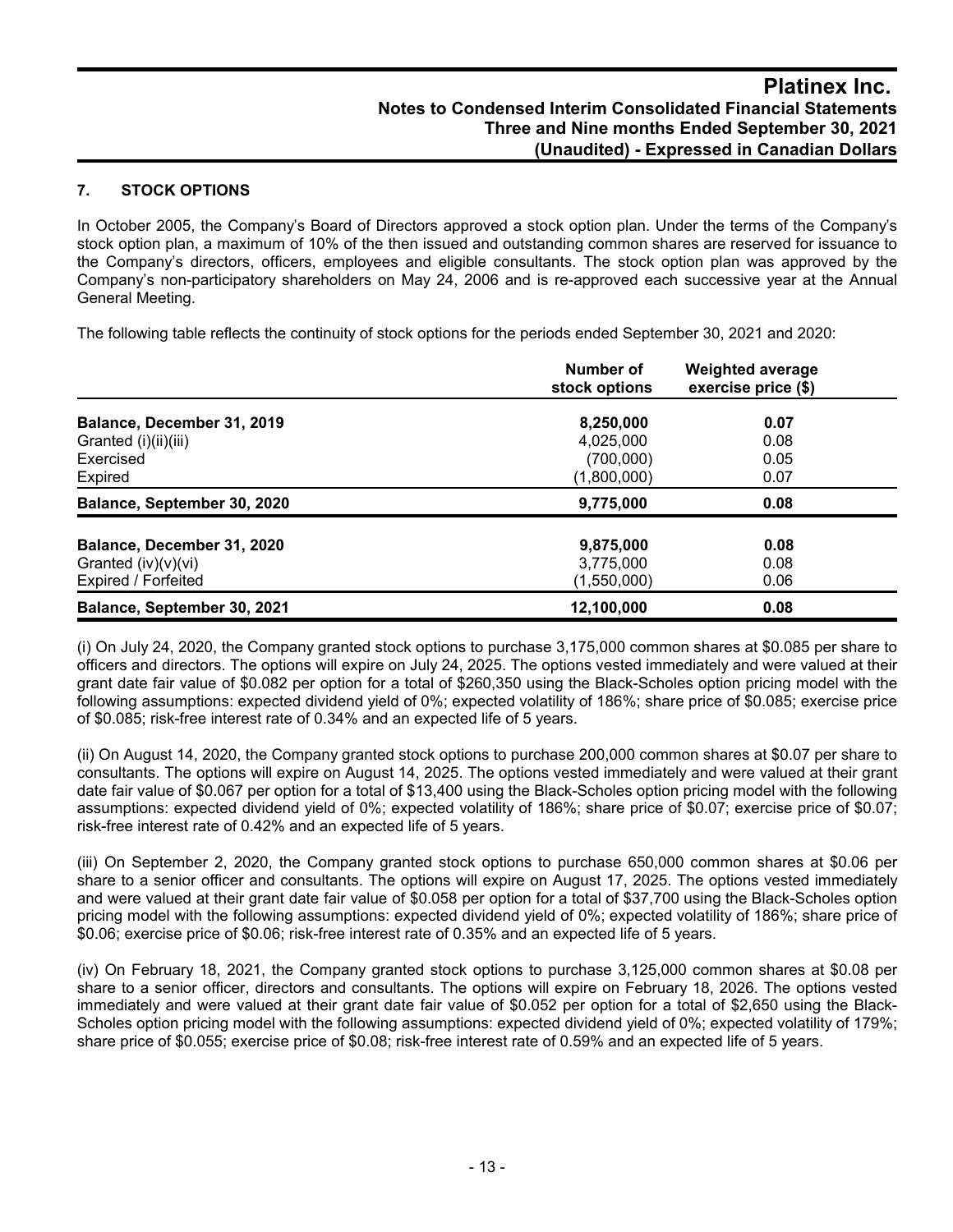## **7. STOCK OPTIONS (Continued)**

(v) On February 22, 2021, the Company granted stock options to purchase 50,000 common shares at \$0.055 per share to a director. The options will expire on February 22, 2026. The options vested immediately and were valued at their grant date fair value of \$0.053 per option for a total of \$2,650 using the Black-Scholes option pricing model with the following assumptions: expected dividend yield of 0%; expected volatility of 179%; share price of \$0.055; exercise price of \$0.055; risk-free interest rate of 0.67% and an expected life of 5 years.

(vi) On March 29, 2021, the Company granted stock options to purchase 600,000 common shares at \$0.07 per share to an advisor and a consultant. The options will expire on March 29, 2026. The options vested immediately and were valued at their grant date fair value of \$0.057 per option for a total of \$34,200 using the Black-Scholes option pricing model with the following assumptions: expected dividend yield of 0%; expected volatility of 177%; share price of \$0.06; exercise price of \$0.07; risk-free interest rate of 0.97% and an expected life of 5 years.

The following table reflects the Company's stock options outstanding and exercisable as at September 30, 2021:

| <b>Expiry date</b> | <b>Options</b><br>outstanding | <b>Options</b><br>exercisable | <b>Exercise</b><br>price (\$) | Weighted<br>average<br>remaining<br>contractual life<br>(years) |  |
|--------------------|-------------------------------|-------------------------------|-------------------------------|-----------------------------------------------------------------|--|
| September 18, 2022 | 1,700,000                     | 1,700,000                     | 0.10                          | 0.97                                                            |  |
| August 1, 2023     | 200,000                       | 200,000                       | 0.07                          | 1.84                                                            |  |
| August 17, 2023    | 100.000                       | 100.000                       | 0.07                          | 1.88                                                            |  |
| April 23, 2024     | 200,000                       | 200,000                       | 0.05                          | 2.56                                                            |  |
| November 1, 2024   | 1,000,000                     | 1,000,000                     | 0.05                          | 3.09                                                            |  |
| July 24, 2025      | 3,175,000                     | 3,175,000                     | 0.085                         | 3.82                                                            |  |
| August 14, 2025    | 200,000                       | 200,000                       | 0.07                          | 3.87                                                            |  |
| August 17, 2025    | 300,000                       | 300,000                       | 0.07                          | 3.88                                                            |  |
| September 2, 2025  | 650,000                       | 650,000                       | 0.06                          | 3.93                                                            |  |
| October 8, 2025    | 800,000                       | 400,000                       | 0.065                         | 4.02                                                            |  |
| February 18, 2026  | 3,125,000                     | 3,125,000                     | 0.08                          | 4.39                                                            |  |
| February 22, 2026  | 50,000                        | 50.000                        | 0.055                         | 4.40                                                            |  |
| March 29, 2026     | 600,000                       | 600,000                       | 0.070                         | 4.50                                                            |  |
|                    | 12,100,000                    | 11,700,000                    | 0.08                          | 3.49                                                            |  |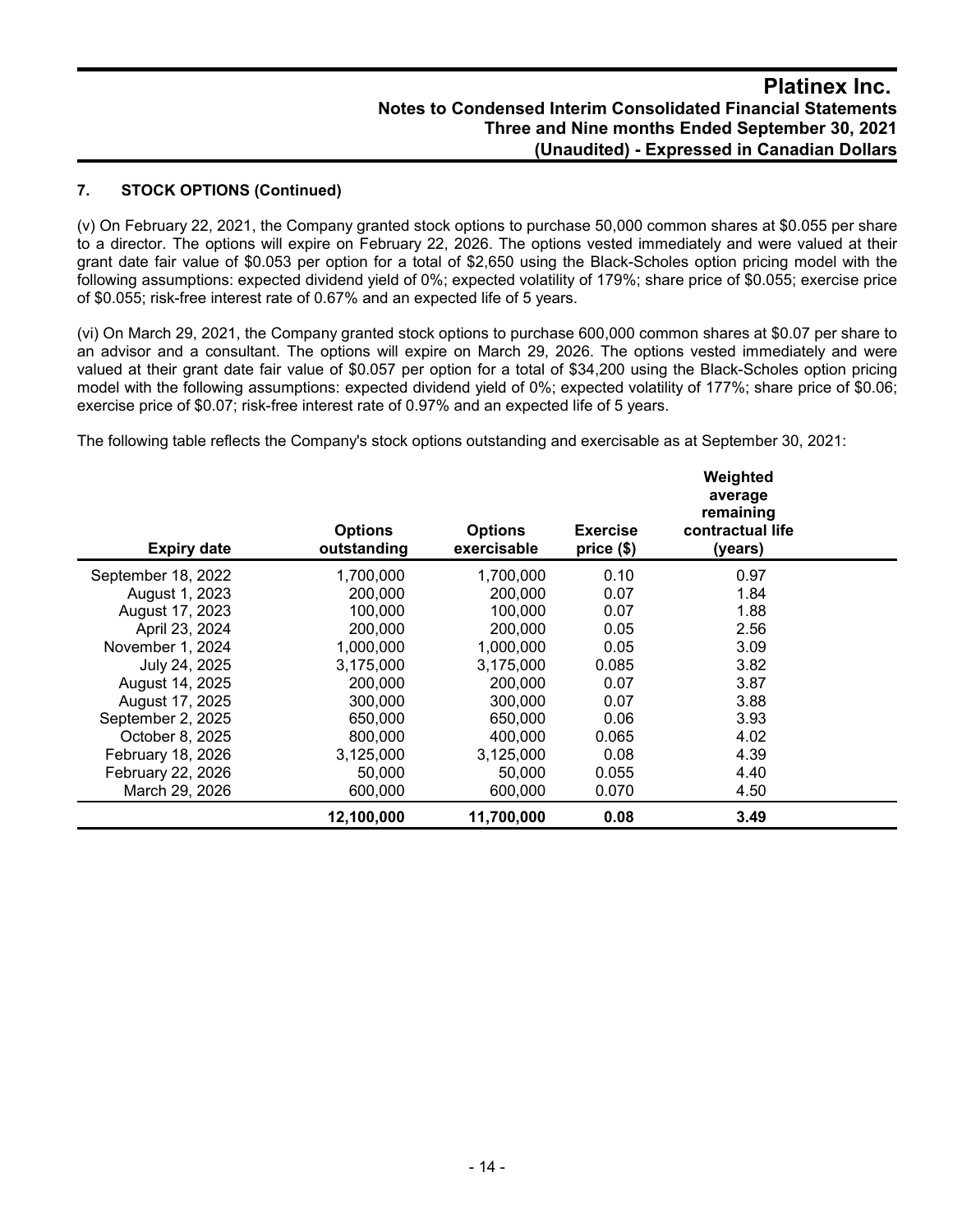## **8. RELATED PARTY TRANSACTIONS**

Related parties include the Board of Directors and other key management personnel, close family members and enterprises that are controlled by these individuals. Related party transactions are conducted in the normal course of operations and are measured at the exchange value (the value amount established and agreed to by the related parties).

The following summarizes the Company's related party transactions for the periods:

|           | <b>Three Months Ended</b><br>September 30. |      | <b>Nine Months Ended</b><br>September 30, |       |  |
|-----------|--------------------------------------------|------|-------------------------------------------|-------|--|
|           | 2021                                       | 2020 | 2021                                      | 2020  |  |
| Rent paid | 1.500                                      | .500 | 4.500                                     | 4,500 |  |

Key management personnel is defined as those persons having authority and responsibility for planning, directing and controlling the activities of the Company, directly or indirectly, including any director (whether executive or otherwise) of the Company. The Company's key management personnel include the Chief Executive Officer, the Chief Financial Officer and the Corporate Secretary.

Remuneration of key management personnel of the Company for the periods are presented below:

|                               |   | <b>Three Months Ended</b><br>September 30, |  |         | <b>Nine Months Ended</b><br>September 30, |         |  |                          |
|-------------------------------|---|--------------------------------------------|--|---------|-------------------------------------------|---------|--|--------------------------|
|                               |   | 2021                                       |  | 2020    |                                           | 2021    |  | 2020                     |
| Management and directors fees |   | 27.509                                     |  | 19.930  |                                           | 93.759  |  | 60,430                   |
| Professional fees             |   | 18,000                                     |  | 8.394   |                                           | 54,000  |  | 26,837                   |
| Consulting fees               |   |                                            |  |         |                                           | 31,500  |  | $\overline{\phantom{0}}$ |
| Share based compensation      |   |                                            |  | 236,550 |                                           | 118,350 |  | 236,550                  |
|                               | S | 45.509                                     |  | 264.874 |                                           | 297.609 |  | 323,817                  |

As at September 30, 2021, related parties were owed \$nil (December 31, 2020 - \$9,597) recorded in accounts payable and accrued liabilities.

## **9. SEGMENTED REPORTING**

The Company is organized into business units based on mineral properties and has one reportable operating segment in Canada, being that of acquisition and exploration and evaluation activities.

#### **10. COMMITMENTS AND CONTINGENCIES**

#### *Environmental*

The Company's exploration and evaluation activities are subject to various laws and regulations governing the protection of the environment. These laws and regulations are continually changing and generally becoming more restrictive. The Company believes its operations are materially in compliance with all applicable laws and regulations. The Company has made, and expects to make in the future, expenditures to comply with such laws and regulations.

#### *Flow-through commitments*

The Company is obligated to spend \$147,475 by December 31, 2022. The flow-through agreements require the Company to renounce certain tax deductions for Canadian exploration expenditures incurred on the Company's mineral properties to flow-through participants. The Company indemnified the subscribers for certain tax-related amounts that may become payable by the subscribers if the Company does not meet its expenditure commitments.